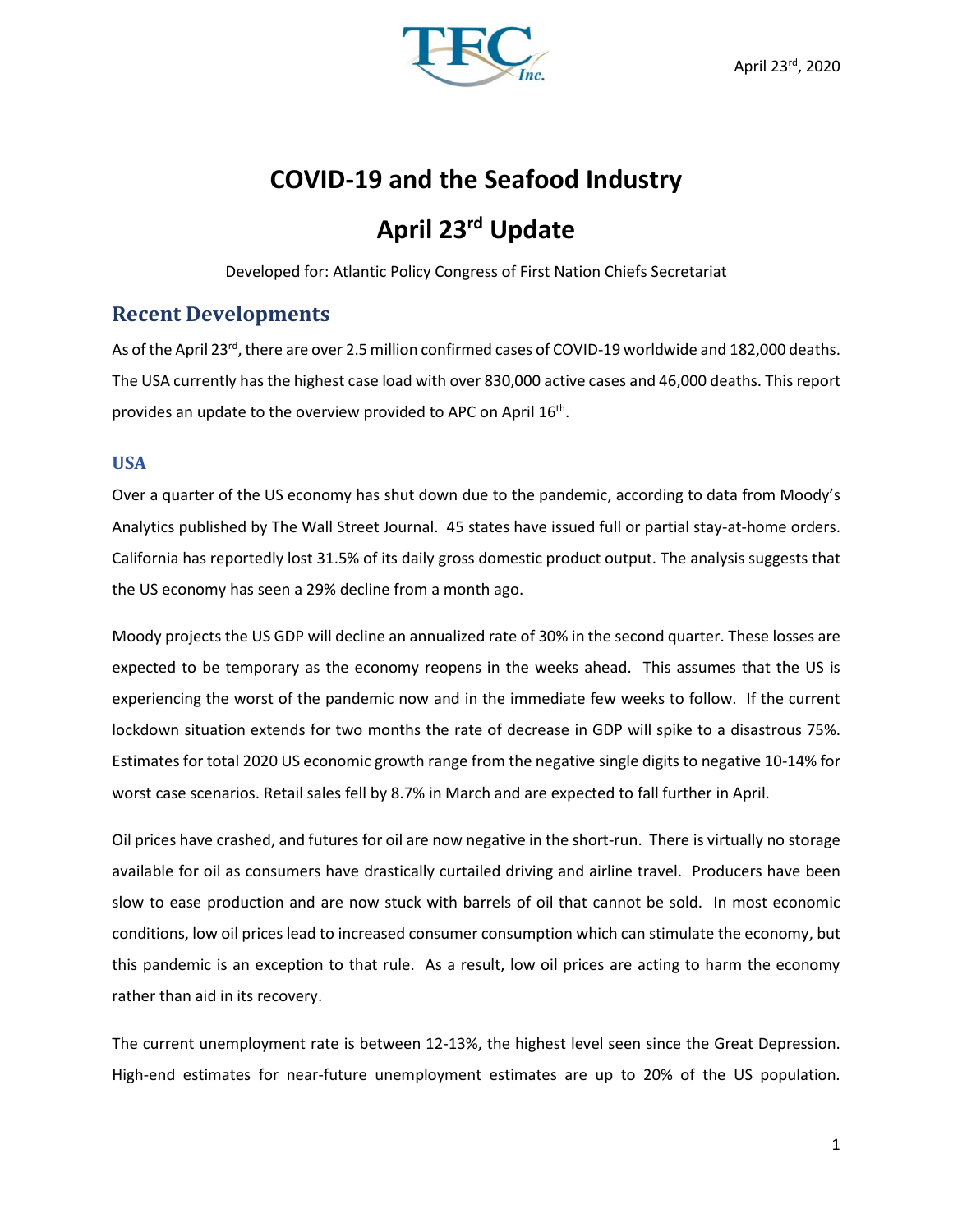

Approximately 25-30 million Americans have lost employment. The US has begun issuing stimulus checks of \$1,200 in an effort to mitigate the damage done by the economic turmoil.

There is evidence that the USA may have experienced the peak of the outbreak and may begin seeing the rate of new cases decline as the effects from the quarantine measures become visible. As of mid-April, the incidence of new cases appears to have plateaued. Northeastern US states have begun discussing gradual re-opening measures. Dr. Fauci, the head of the US Center for Disease Control, said that the economy in parts of the country could have "rolling reentry" in May. Some southern US States have announced that they will begin partial or full re-openings by May  $1<sup>st</sup>$ , though this has been met with criticism from health experts and officials. Georgia, Tennessee, and South Carolina have begun re-opening their economies, though restaurants have yet to be given approval to reopen.

### **Canada**

Canada has reported 1,960 deaths from COVID-19 as of April 23<sup>rd</sup>. This has surpassed projected "bestcase" scenarios and the case load may end up being higher than originally projected. Estimates range from 10% of the Canadian population being infected by the virus to 84.5% if physical distancing measures are relaxed too soon.

The International Monetary Fund projects Canada's economy to contract by at least 6.2% this year. Six million Canadians have applied for emergency unemployment aid as of April 13. Canada's labour force pre-pandemic was 19.2 million workers. A drop of 6 million results in the true unemployment rate in Canada at over 35%. Canada's GDP is expected to make its biggest contraction since the Great Depression. Less than 10% of Canadian small business-owners believe their businesses are in good shape. 63% have cut full-time staff. Canadian household borrowing rate has dropped four times faster than during the Great Recession.

Prime Minister Justin Trudeau has stated that there will be a phased-in approach to reopening Canada's economy. He stated that this was still weeks away, and that daily life might not completely return to prepandemic normality until a vaccine is developed. US-Canada travel restrictions are expected to remain in place for weeks to come.

Increasing numbers of seafood sector workers are advocating for fishery shutdowns. One lobster harvester explained that cruise ships and casinos, which buy "massive amounts" of product from the crab and lobster sectors, have shut down across the US. This has caused demand to collapse, and there is little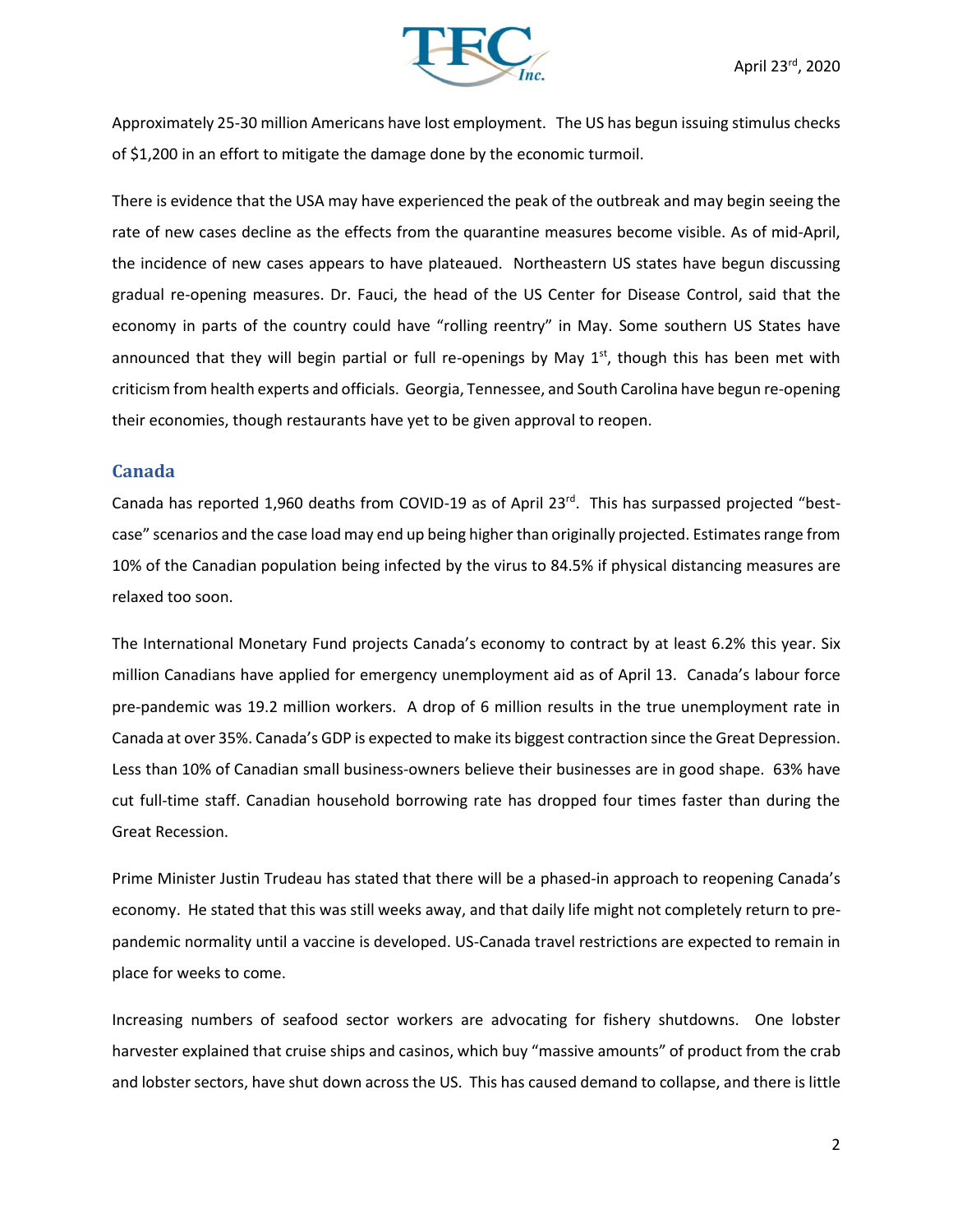

demand for these ordinarily lucrative products. A small amount of seafood product is moving at reduced prices, often near fire sale price points, for use in retail and ready-to-cook meals. The Atlantic snow crab fisheries have been delayed until late April and early May, depending on the region. These delays are subject to extension. All inshore commercial fisheries in Newfoundland and Labrador have been delayed until after April 30<sup>th</sup>. A meeting is being held on April 24<sup>th</sup> to determine the start date of the NL fisheries.

The opening of fisheries will be dependent on the ability of processors and harvesters to establish safe working conditions needed to attract workers.

#### **China**

China is the first severely affected country to have halted the spread of the virus from non-travel related cases. The city of Wuhan, which is where the virus originated, has begun to open back up as quarantine restrictions have been lifted. The bus and subway systems in Wuhan have been reopened following their January 23<sup>rd</sup> closure. The final quarantine measures preventing people from leaving Wuhan ended April 8<sup>th</sup>. While businesses are re-opening, customer traffic and consumer activity has been sparse due to lingering fears concerning the virus – this could foreshadow what could be the case in western economies.

#### **EU**

Parts of the EU are very gradually beginning to ease lockdown measures. Spain and Austria allowed partial returns to work on April 14<sup>th</sup>, however France has extended lockdown measures until May 11<sup>th</sup> to combat the raging outbreak in that country. Spain reopened construction and manufacturing, while shops, bars, and public spaces remain closed until at least the 26<sup>th</sup> of April. Denmark reopened day care centers and schools for children in first to fifth grade on the 15<sup>th</sup>. Austria has allowed non-essential shops with a floorspace of less than 400 square meters to reopen, along with DIY stores and garden centres. Germany began to reopen on the 20<sup>th</sup> of April, and some non-essential shops are open to the public. Other lockdown restrictions remain in place. Switzerland announced a three-stage plan to end its shutdown, which began on the 16<sup>th</sup> of March. On the 27<sup>th</sup> of April, an approved list of non-essential businesses will reopen. The UK remains under lockdown due to severity of the situation there. Russian experts believe that the country may run out of hospital beds in the upcoming weeks, and President Putin may have to mobilize the army to address the crisis. Italy, so far the hardest hit European country in terms of death toll, has reopened some bookshops and children's clothing stores. New case rate in Italy has fallen to the lowest level since March 13<sup>th</sup>.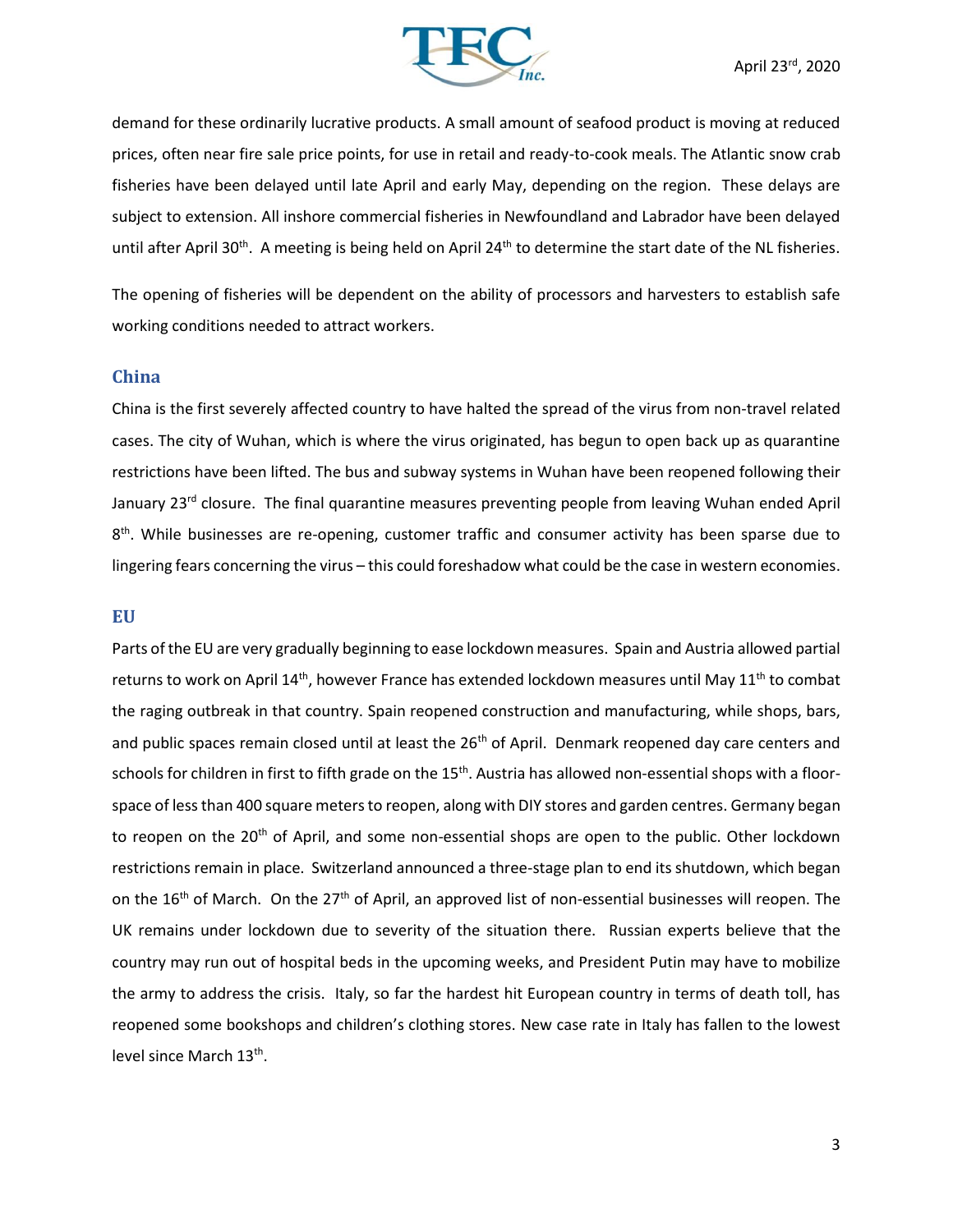

# **Seafood Market Status**

This section of the report will discuss the current state of the seafood market by species as of April 23rd 2020.

### **Lobster**

The Canadian lobster industry is projecting that 70-100 million pounds of lobster will not be able to be sold into existing markets in 2020. In 2019, the total landings of Lobster were approximately 200 million pounds. This means that the economic potential of the lobster fishery for 2020 may be cut in half. Processors have requested that harvesters do not actively fish until the market recovers, and some harvesters have been amenable to the idea. It has been noted that if harvesters do actively fish that buyers will only be able to buy a "fraction" of what they normally do. Currently, LFAs 36 and 37 around the Bay of Fundy have had their seasons delayed. All spring PEI lobster fisheries have also been delayed by two weeks.

Harvester groups are awaiting information from the Canadian government on aid packages to determine if they can afford to sit the harvesting season out. There are approximately 1 to 2 million pounds of live lobster in inventory and an unknown quantity of frozen product. Tail prices remain high, but the live market in the US and Canada remains stagnant. Live lobster is being bought for \$2-3.00/lb less than in February of 2020. Shore prices for seasons that are underway range from \$4/lb to \$5/lb.

Demand for lobster in China has begun recovering, albeit at a very modest rate. During the peak of the outbreak in China, demand for lobster was effectively non-existent. As of mid-April, there has been an uptick in demand to approximately 10% of normal levels. While this is still far below a sustainably profitable level for exporters, it is an encouraging sign that the Chinese market for Canadian and US seafood may be recovering.

Market prices for lobster are at 10-year lows for April. According to Urner Barry, there has been a minor increase in sales of lobster tails, however at diminished qualities and discounted prices. The market for live lobster is experiencing tight supply and severely depressed prices. The lobster fishery in LFAs 31B and 32 opened on the 19<sup>th</sup>, with landings designated for the live market. As previously mention, LFAs 23, 24, 26A and 26B have been delayed by two weeks. DFO has not extended the closure to the season, meaning harvesters have lost two weeks of potential harvesting and revenue generation. If other fisheries take a similar course of action, the end result will be low volumes of lobster bought at weak prices. It is currently unknown how aggressively license holders in that region will fish.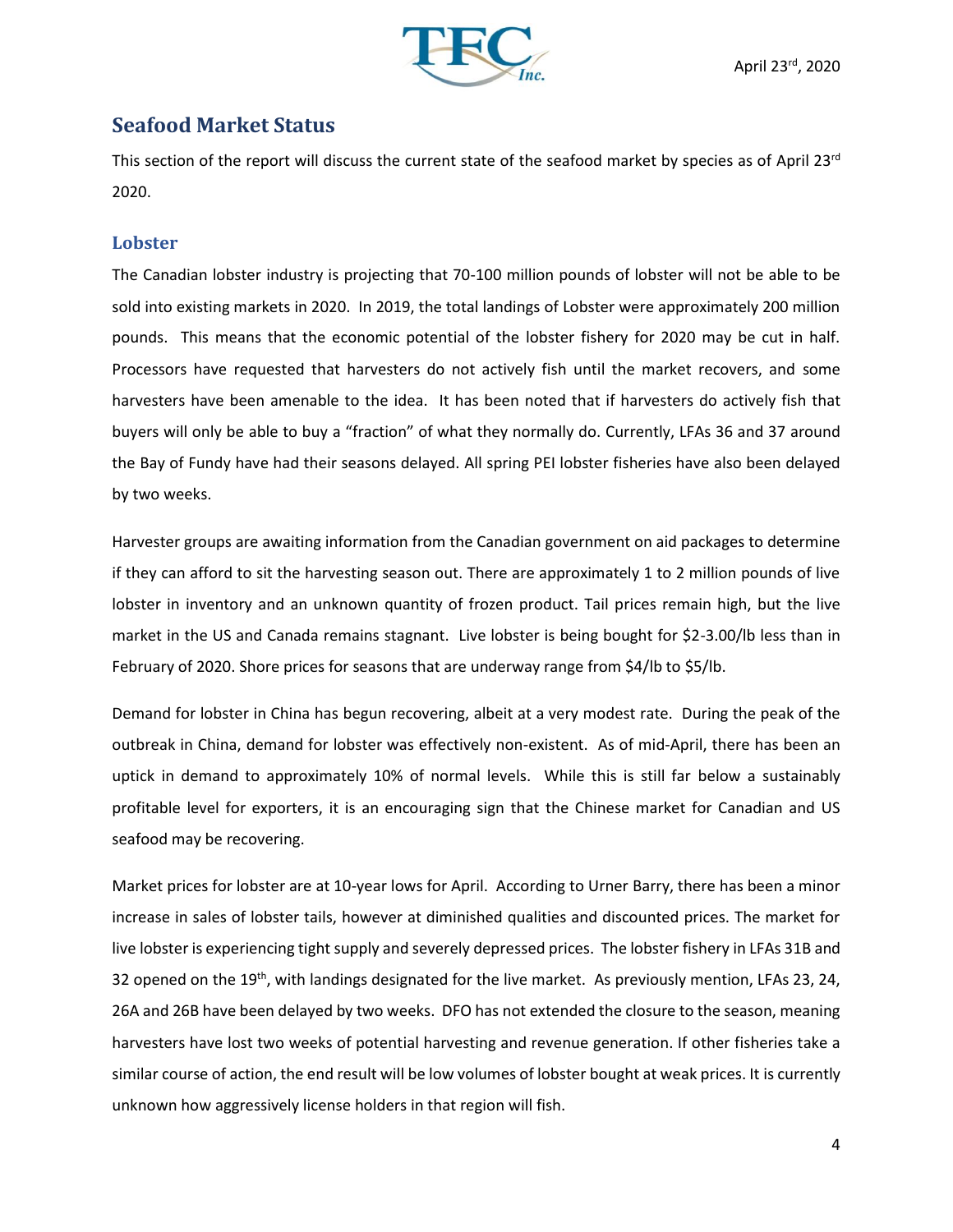

#### **Crab**

Supply for snow crab is nearly non-existent. There is limited sales activity and the market remains unsettled. There appears to be some retail demand for seafood in the US, though it is unclear how this specifically relates to snow crab at this time due to the aforementioned lack of inventory. The US foodservice industry has collapsed, and restaurants providing take-out are only operating at 10-15% of normal levels. This industry will rebound following the relaxation of quarantine measures, but it is unknown how long this recovery will take and if there will be any long-term changes in the market.

Nova Scotian harvesters have begun fishing for snow crab, and limited sales information indicates extremely low prices of \$3.50-4.00/lb (CAD). That data will become available in the next several days. Snow crab areas 12C, 15, 16, and 16A have been delayed until May 1<sup>st</sup>. Area 12 will be open on the 24<sup>th</sup> and harvesters appear ready to fish. The Association of Seafood Processors offered a price at or below \$3.25/lb (CAD) to harvesters in Newfoundland, however this proposal was rejected by the Fish, Food, & Allied Workers Union that represents lobster harvesters in the province.

#### **Shrimp**

The market for shrimp is weak. The foodservice industry is a major source of demand for shrimp and as previously mentioned is effectively non-existent. The price for coldwater shrimp has not declined as precipitously as black tiger shrimp as it is more reliant on frozen retail sales and is a niche product. There is also limited supply of shrimp on the market as the new fishing season just recently began, and inshore fisheries in NL have been delayed. The depth of activity in the coldwater shrimp sector is unknown at this current time but will become more apparent as the fishery opens in the near future. Chinese demand for coldwater shrimp has helped to keep prices somewhat stable, however the volume of sales is depressed. The European market for shrimp continues to decline.

#### **Bivalves**

The market for fresh shellfish and bivalves has collapsed. The foodservice industry is a major driver of demand for oysters, scallops, and clams, and remains shutdown in major metropolitan cities across the world. Scallops sold at the BASE seafood auction in Massachusetts are being purchased at very low prices, between \$4-5.00/lb less than the average for April. This may be the result of the season changing from 2019-2020 to 2020-2021 with an associated reset in fishing days. This has resulted in a flood of supply during a period of weak demand. Recent prices have been somewhat higher but extremely variable, due in part to lower volume. The pandemic continues to put negative pressure on the scallop industry.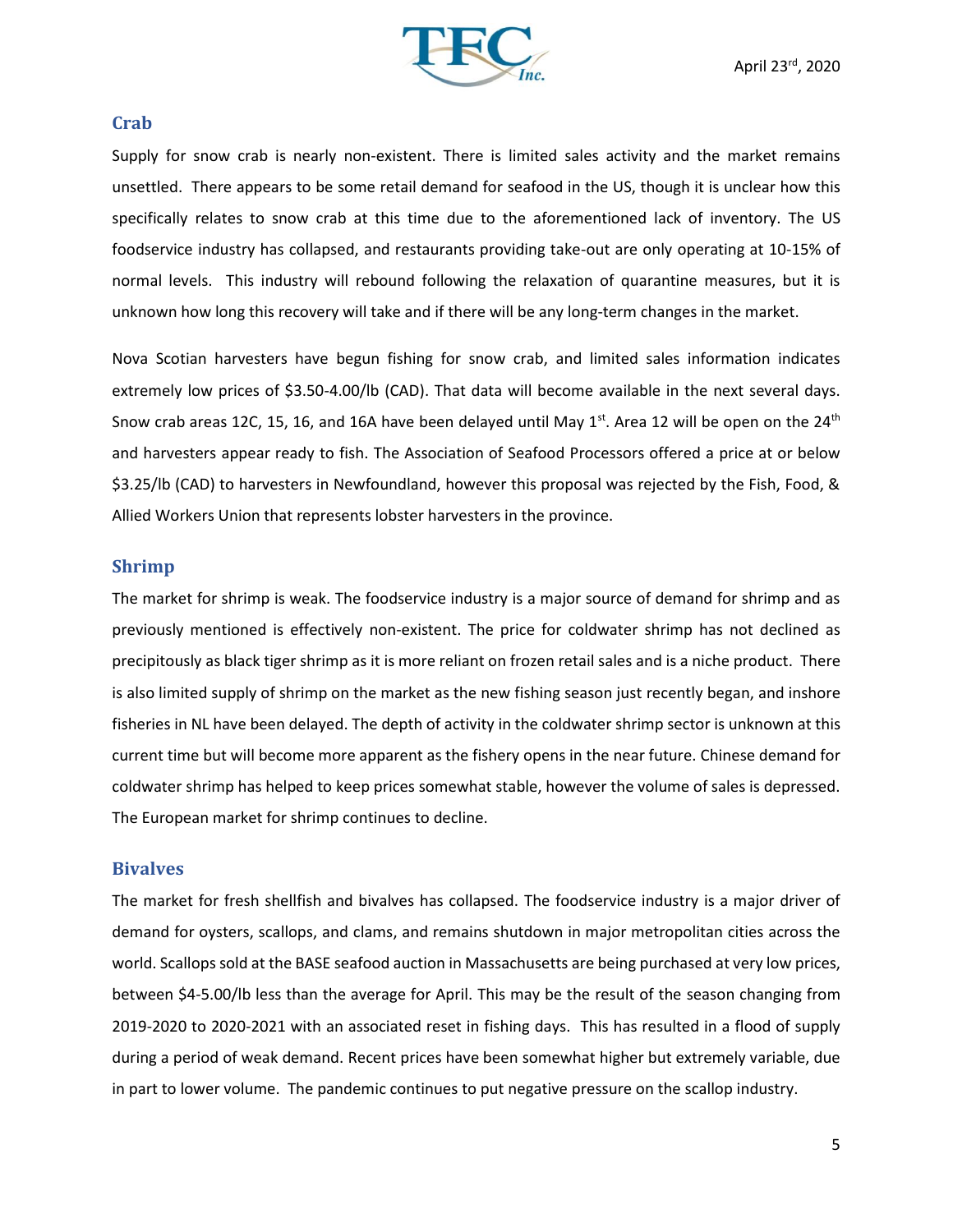

Oyster growers are being forced to store thousands of tons of product as demand for oyster has disappeared. Some companies have had demand fall to less than 5% of normal levels for this time of year. There are concerns that price wars will emerge as oyster farmers try to shed excess inventory while the oysters are still a desirable market size. In speaking with a few oyster suppliers in NB, there does not appear to be a concrete plan on how to deal with the excess inventory. Most of the oysters grown in Atlantic Canada are too expensive to be put toward the canning industry where returns are low. PEI shellfish harvesters have asked for the season to be postponed due to the lack of demand for oysters, clams, and quahogs. Companies are trying to stay afloat by offering direct-to-consumer sales at discounts of up to 30% of normal price.

#### **Finfish**

Prices for finfish remain near or below 5-year record lows for April. Public seafood markets, restaurants, and casinos continue to close which is greatly reducing the demand for fresh product. Seafood markets are nearly fully stocked; however, the biggest buyers are not purchasing product due to shutdowns. As most restaurants in the US or Canada have been forced to switch to take-out services, seafood sales have suffered due to being a less popular take-out item. Some distributors have lost 90% of their buyers ahead of the April busy season. There has also been a shift to frozen product by retail outlets. Fresh fish is being sold less frequently as many seafood counters are not currently staffed as a measure to reduce employee exposure to the virus. Frozen product generates less profit and typically has inferior margins compared to fresh product, in part due to the higher processing costs.

Tuna and halibut are experiencing 5-year record lows for market prices. The Japanese sushi market, the dominant driver of demand for bluefin tuna, has been hit hard by the pandemic and demand has vanished. Halibut is being sold for between \$6-7.00/lb (USD) in the US, while Tuna is going for between \$8-9.00/lb (USD). Swordfish price has demonstrated slightly more resiliency, though the level of volume moving through the market is unknown at this time.

The Urner Barry salmon index has dropped by 5.3% from the previous week and is already 12% lower than the beginning of March. Price is currently \$5.00/lb (USD), approximately \$1.00/lb (USD) less than at the three-year average for April. While the retail market was strong at the beginning of April, it has since deteriorated and buying and selling opportunities have declined. Scottish exports of salmon have declined by \$39 million since the onset of the pandemic. Trout and steelhead have seen steady movement in the retail market.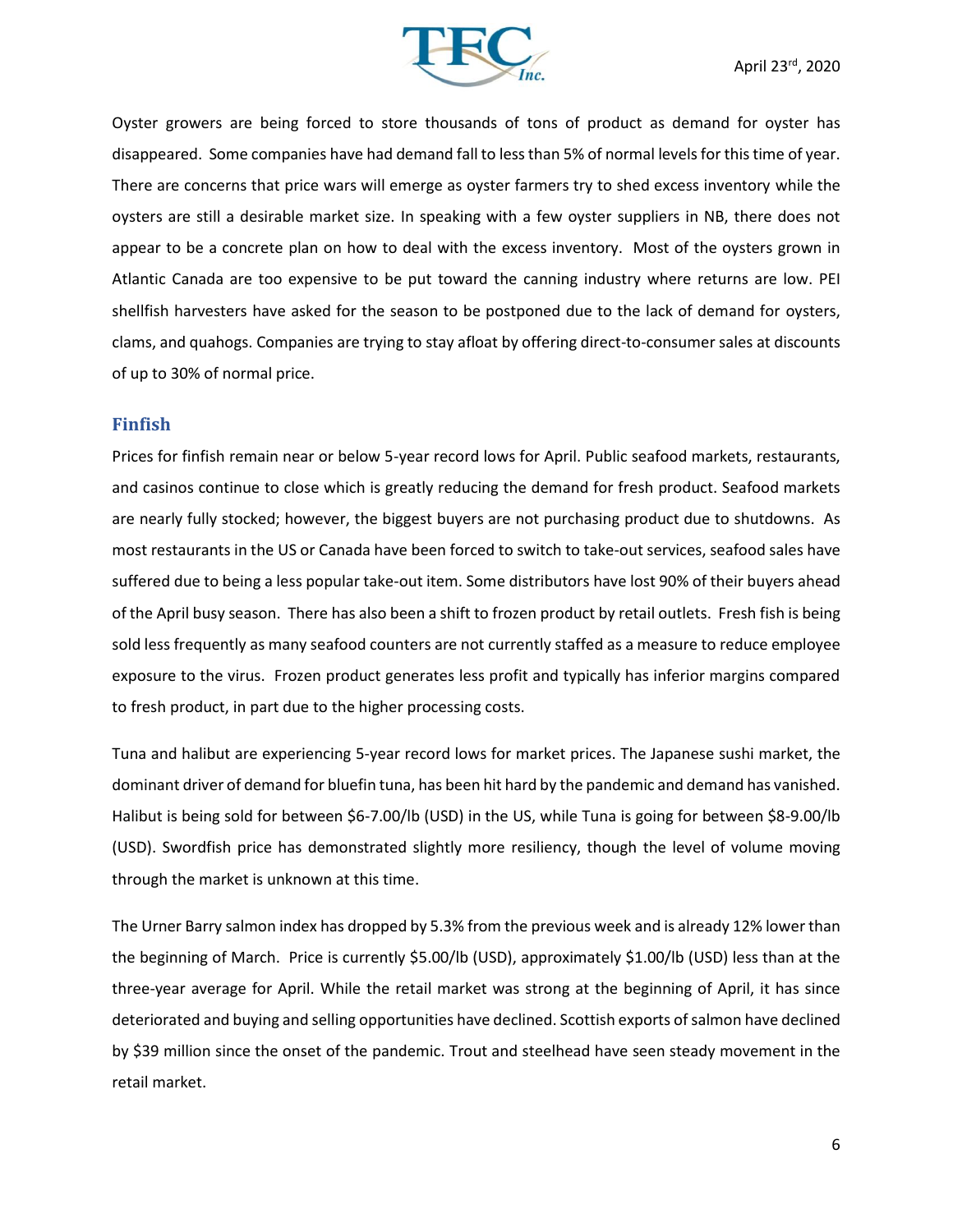

Whitefish products have experienced drops in prices but are still moving in the frozen retail sector. There has been an increase in available product, but demand is weak. Haddock, monkfish, and pollock fillets also experienced price declines.

### **Processing Sector**

There is a high level of concern about the potential spread of coronavirus among members of the seafood processing industry. Typically, processing plants require employees to stand in near proximity to one another, which is conducive to the spread of the highly infectious virus. In order to maintain proper physical distancing measures, many plants that are planning to open will be operating at 50% capacity or less. Personal Protective Equipment (PPE) has become scarce due to high demand, and processing plants are having difficulty in acquiring PPE.

The processing sector has historically been reliant upon foreign workers to fully staff the facilities. It has become increasingly difficult to incentivize foreign workers to come to Canada to work in processing plants. Temporary foreign workers have been given exemptions allowing them to travel to Canada, but they are subject to 14 days of self-isolation upon arrival to the country. This two week delay represents an unproductive period that would accrue significant cost for either the worker or the sponsoring employer. This, along with the prospect of separation from their families during an unsettled time, has created disincentives to working in Canada that employers are finding difficult to overcome.

The average age of processing plant workers tends older, with some individual plant workforces averaging more than 60 years in age. As the virus has a significantly higher mortality rate among people ages 60 and up, processing plant workers have been vocal in the concerns they have for their own well-being. There have been calls to delay or cancel some fishing seasons as a method of preventing the virus from decimating the processing plant workforce. High Liner Foods recently suspended plant operations in New Hampshire following the positive diagnosis of an employee with COVID-19.

As a result of these concerns, processing plants are having to develop strict health codes to mitigate the potential impacts of the virus among the workforce. The preventative and mitigative measures have included reducing the number of employees in the plant in order to maintain physical distancing, increasing sanitizing efforts, and reducing the hours of operation of the plant. Developing and implementing these measures results in lost revenue and additional costs in the short-term in the hope of preventing more serious loss of life.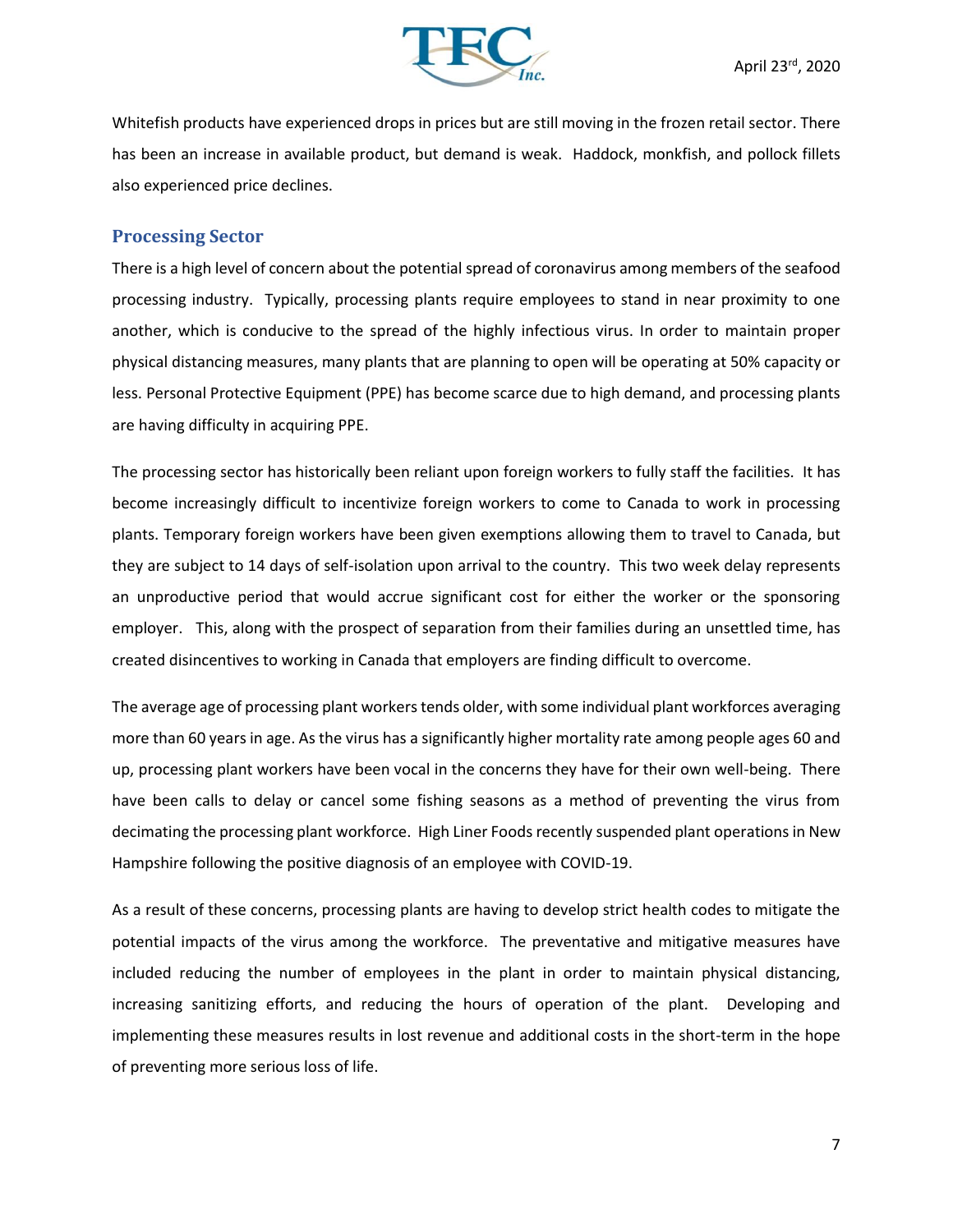

Apart from the health and labor concerns, the seafood market itself is in poor condition. Demand is heavily depressed due to what amounts to a shutdown of the foodservice industry. Seafood plants rely on pushing heaving volume of product to achieve profitable margins. Plants are being forced to make difficult decisions regarding product acquisition levels and selling price. By either spreading out purchases or slashing prices, plants may be able to stay afloat in this abnormal market. A more prolonged period of lockdown would hamper the effectiveness of this short-term solution, and at that point processing plants may begin to fail.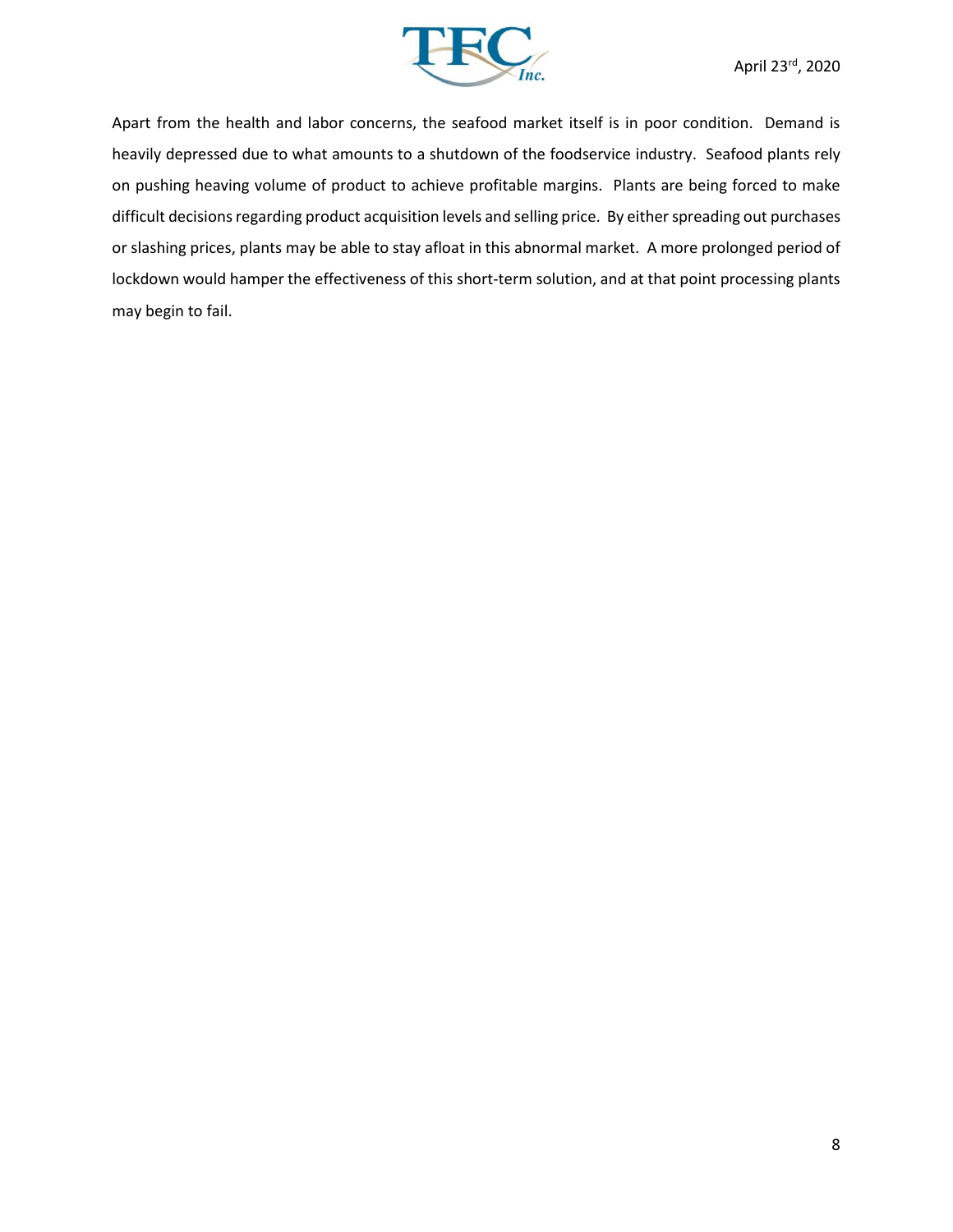

## **Potential Impacts on First Nations**

Lobster harvesters in Northwest Nova Scotia have requested that the federal government pay employment insurance benefits instead of forcing them to confront the dangers of coronavirus and weak market conditions. 88% of the roughly 500 harvesters belonging to the Gulf Nova Scotia Fishermen's Coalition preferred receiving federal assistance compared to fishing at this current time. The details of the request have been kept confidential, and it is unknown at this time if First Nation groups would receive preferential access to this aid package. The PEI lobster season has been delayed by two weeks, and it does not appear that the season will be extended to compensate for the suspension. This will result in lost revenue opportunities for harvesters.

First Nation communities are extremely reliant on the income generate by the fisheries to support community programs. If reduction in season length becomes a common occurrence in additional fisheries, the result will be a significant loss of potential revenues. This could have significant negative impacts on First Nation communities, as one of the primary alternative sources of income is community gaming operations, which has also severely affected by the pandemic.

The snow crab fishery in Nova Scotia has begun, and the Gulf of St. Lawrence fishery will be opening on the 24<sup>th</sup> of April. The NL snow crab fishery has been delayed until at least May 1<sup>st</sup>. In order to prevent a glut of supply from further crashing the crab market, processors will require harvesters to limit the length of their fishing trips. Processors have expressed concern over the difficulties of implementing necessary social distancing practices in cramped processing facilities, particularly because of the prevalence of older individuals who make up the majority of the workforce.

Several fisheries that have noteworthy levels of First Nation participation will open in the next several weeks. These fisheries are a highly important source of revenue for these communities and there are only limited streams of revenue from non-fishery sources for these communities. These fisheries provide employment and fund important community programs. As such, it is important to understand how the ongoing pandemic may affect the status of these fisheries. The tables below illustrate several scenarios demonstrating the potential effects of the pandemic on the lobster fisheries that will be opening within the next two weeks. The scenarios on the following page illustrate revenues assuming 2019 conditions, 2019 landings at \$4.00/lb shore price, and ¾ length seasons with 50% of 2019 landings at \$4.00/lb shore price.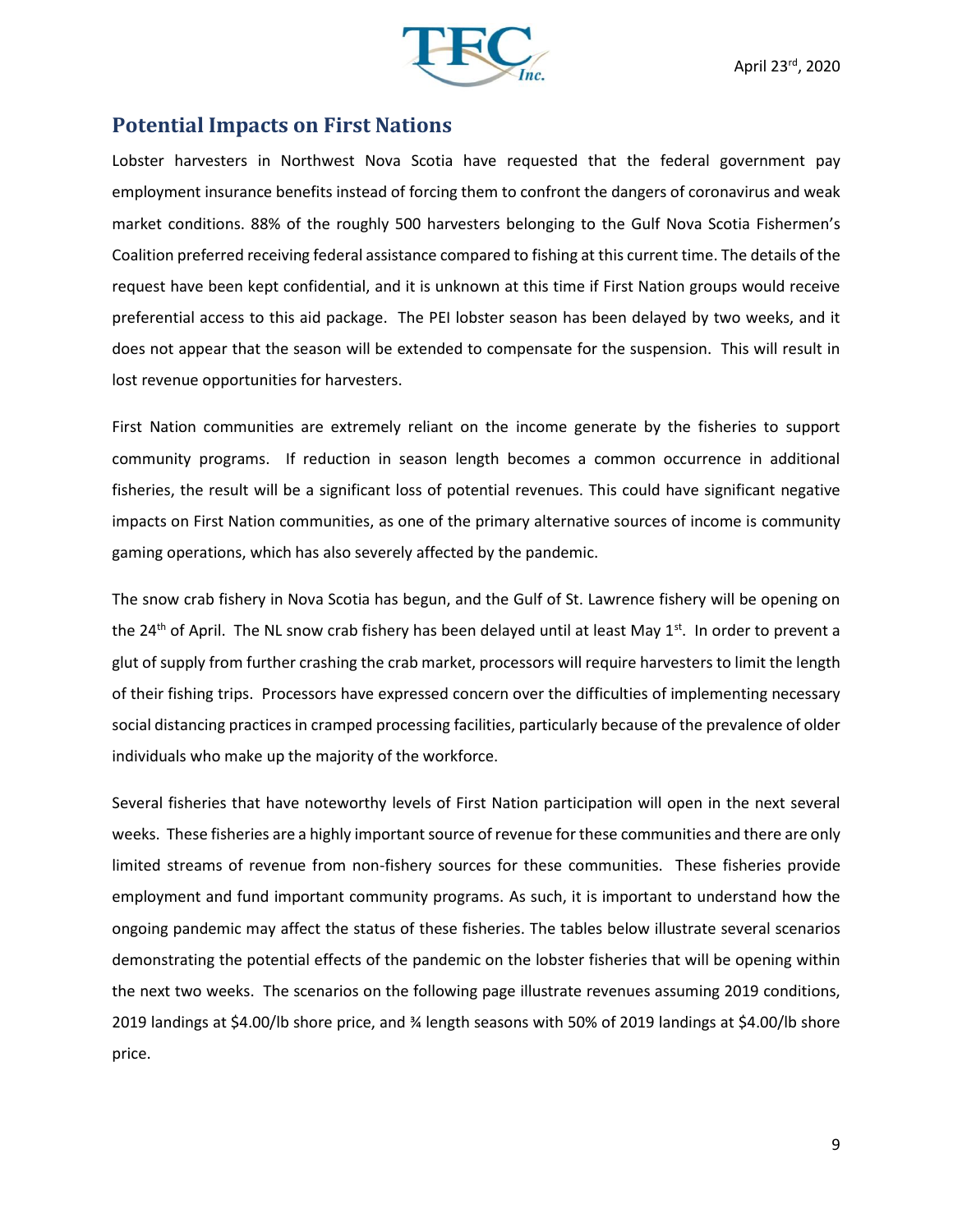# **Table 1**. Lobster landings and revenue scenarios

| <b>Scenario</b> | <b>Fishing Area</b> | <b>First Nation</b><br><b>Licenses</b> | <b>Revenue per License</b><br>(2019) |                            | Revenue per<br>license per day |       | <b>Revenue to Boat</b><br>(60/40 split with<br>crew) |                   | Revenue to Boat per<br>day (60/40 SwC)        |       | Revenue to each crew<br>member (2 members) |                             | Revenue to<br>Crew per<br>day |       |  |
|-----------------|---------------------|----------------------------------------|--------------------------------------|----------------------------|--------------------------------|-------|------------------------------------------------------|-------------------|-----------------------------------------------|-------|--------------------------------------------|-----------------------------|-------------------------------|-------|--|
| Lobster         | 13A                 | $\overline{4}$                         | \$                                   | 45,589                     | $\boldsymbol{\zeta}$           | 625   | Ś.                                                   | 27,353            | Ś.                                            | 375   | \$                                         | 9,118                       | \$                            | 125   |  |
| \$7.00/lb,      | 13B                 | $\overline{7}$                         | \$                                   | 44,717                     | \$                             | 604   | \$                                                   | 26,830            | \$                                            | 363   | \$                                         | 8,943                       | \$                            | 121   |  |
| 2019            | 17                  | $\overline{4}$                         | \$                                   | 543,985                    | \$                             | 6,476 | \$                                                   | 326,391           | $\boldsymbol{\zeta}$                          | 3,886 | \$                                         | 108,797                     | Ś                             | 1,295 |  |
| landings        | 23                  | 58                                     | \$                                   | 189,826                    | \$                             | 3,062 | \$                                                   | 113,896           | \$                                            | 1,837 | \$                                         | 37,965                      | Ś                             | 612   |  |
|                 | 24                  | 31                                     | \$                                   | 205,919                    | \$                             | 3,321 | \$                                                   | 123,551           | \$                                            | 1,993 | \$                                         | 41,184                      | Ś                             | 664   |  |
|                 | 26A                 | 14                                     | \$                                   | 162,365                    | \$                             | 2,619 | \$                                                   | 97,419            | \$                                            | 1,571 | \$                                         | 32,473                      | \$                            | 524   |  |
|                 | 26B                 | 6                                      | \$                                   | 114,212                    | \$                             | 1,842 | \$                                                   | 68,527            | \$                                            | 1,105 | \$                                         | 22,842                      | \$                            | 368   |  |
|                 | 28                  | $\overline{7}$                         | \$                                   | 8,819                      | \$                             | 142   | \$                                                   | 5,291             | \$                                            | 85    | \$                                         | 1,764                       | Ś.                            | 28    |  |
|                 | 29                  | 5                                      | \$                                   | 275,085                    | \$                             | 4,437 | \$                                                   | 165,051           | \$                                            | 2,662 | \$                                         | 55,017                      | Ś.                            | 887   |  |
|                 | 32                  | 3                                      | \$                                   | 107,926                    | \$                             | 1,713 | \$                                                   | 64,756            | \$                                            | 1,028 | \$                                         | 21,585                      | Ś                             | 343   |  |
| <b>Scenario</b> | <b>Fishing Area</b> | <b>First Nation</b>                    |                                      | Revenue per License        | Revenue per<br>license per day |       | <b>Revenue to Boat</b>                               |                   | Revenue to Boat per                           |       |                                            | <b>Revenue to each crew</b> | <b>Revenue to</b><br>Crew per |       |  |
|                 |                     | <b>Licenses</b>                        |                                      |                            |                                |       |                                                      | (60/40 split with | day (60/40 SwC)                               |       | member (2 members)                         |                             |                               |       |  |
|                 |                     |                                        |                                      |                            |                                |       |                                                      | crew)             |                                               |       |                                            |                             |                               | day   |  |
| Lobster         | 13A                 | $\overline{4}$                         | \$                                   | 26,051                     | \$                             | 357   | \$                                                   | 15,630            | \$                                            | 214   | \$                                         | 5,210                       | \$                            | 71    |  |
| \$4/lb,         | 13B                 | $\overline{7}$                         | \$                                   | 25,553                     | \$                             | 345   | \$                                                   | 15,332            | $\boldsymbol{\zeta}$                          | 207   | \$                                         | 5,111                       | \$                            | 69    |  |
| 100% of         | 17                  | $\overline{4}$                         | \$                                   | 310,849                    | \$                             | 3,701 | \$                                                   | 186,509           | \$                                            | 2,220 | \$                                         | 62,170                      | \$                            | 740   |  |
| 2019            | 23                  | 58                                     | \$                                   | 108,472                    | \$                             | 1,750 | \$                                                   | 65,083            | \$                                            | 1,050 | \$                                         | 21,694                      | Ś.                            | 350   |  |
| landings        | 24                  | 31                                     | \$                                   | 117,668                    | \$                             | 1,898 | \$                                                   | 70,601            | \$                                            | 1,139 | \$                                         | 23,534                      | \$                            | 380   |  |
|                 | 26A                 | 14                                     | \$                                   | 92,780                     | \$                             | 1,496 | \$                                                   | 55,668            | \$                                            | 898   | \$                                         | 18,556                      | \$                            | 299   |  |
|                 | 26B                 | 6                                      | \$                                   | 65,264                     | \$                             | 1,053 | \$                                                   | 39,158            | $\overline{\mathsf{S}}$                       | 632   | \$                                         | 13,053                      | \$                            | 211   |  |
|                 | 28                  | $\overline{7}$                         | \$                                   | 5,039                      | $\zeta$                        | 81    | Ś.                                                   | 3,023             | \$                                            | 49    | \$                                         | 1,008                       | Ś.                            | 16    |  |
|                 | 29                  | 5                                      | \$                                   | 157,191                    | \$                             | 2,535 | \$                                                   | 94,315            | $\overline{\mathbf{S}}$                       | 1,521 | \$                                         | 31,438                      | Ś                             | 507   |  |
|                 | 32                  | $\overline{\mathbf{3}}$                | Ś.                                   | 61.673                     | Ś                              | 979   | \$                                                   | 37.004            | $\mathsf{\hat{S}}$                            | 587   | \$                                         | 12.335                      | Ś                             | 196   |  |
| Scenario        | <b>Fishing Area</b> | <b>First Nation</b><br>Licenses        |                                      | <b>Revenue per License</b> | Revenue per<br>license per day |       | <b>Revenue to Boat</b><br>(60/40 split with          |                   | <b>Revenue to Boat per</b><br>day (60/40 SwC) |       | Revenue to each crew<br>member (2 members) |                             | <b>Revenue to</b><br>Crew per |       |  |
|                 |                     |                                        |                                      |                            |                                |       |                                                      | crew)             |                                               |       |                                            |                             | day                           |       |  |
| Lobster         | 13A                 | 4                                      | \$                                   | 13,025.34                  | \$                             | 238   | \$                                                   | 7,815             | \$                                            | 143   | \$                                         | 2,605                       | \$                            | 48    |  |
| \$4/lb,         | 13B                 | $\overline{7}$                         | \$.                                  | 12.776.25                  | \$                             | 230   | \$                                                   | 7,666             | $\overline{\mathsf{S}}$                       | 138   | \$                                         | 2,555                       | \$                            | 46    |  |
| 75%             | 17                  | $\overline{4}$                         | \$                                   | 155,424.25                 | \$                             | 2,467 | \$                                                   | 93,255            | \$                                            | 1,480 | \$                                         | 31,085                      | \$                            | 493   |  |
| season          | 23                  | 58                                     | \$                                   | 54,236.17                  | \$                             | 1,166 | \$                                                   | 32,542            | \$                                            | 700   | \$                                         | 10,847                      | \$                            | 233   |  |
| length,         | 24                  | 31                                     | \$                                   | 58,834.65                  | \$                             | 1,265 | \$                                                   | 35,301            | \$                                            | 759   | \$                                         | 11,767                      | \$                            | 253   |  |
| 50% of          | 26A                 | 14                                     | \$.                                  | 46,389.36                  | \$                             | 998   | Ś.                                                   | 27,834            | \$                                            | 599   | \$                                         | 9,278                       | Ś                             | 200   |  |
| 2019            | 26B                 | 6                                      | \$                                   | 32,632.30                  | $\boldsymbol{\zeta}$           | 702   | Ś                                                    | 19,579            | \$                                            | 421   | \$                                         | 6,526                       | Ś.                            | 140   |  |
| landings        | 28                  | $\overline{7}$                         | Ś                                    | 2,519.57                   | \$                             | 54    | \$                                                   | 1,512             | \$                                            | 33    | \$                                         | 504                         | Ś                             | 11    |  |
|                 | 29                  | 5                                      | Ś                                    | 78,595.75                  | \$                             | 1,690 | \$                                                   | 47,157            | \$                                            | 1,014 | \$                                         | 15,719                      | Ś                             | 338   |  |
|                 | 32                  | 3                                      | \$.                                  | 30,836.32                  | Ś                              | 653   | Ś.                                                   | 18,502            | Ś.                                            | 392   | \$                                         | 6,167                       | Ś.                            | 131   |  |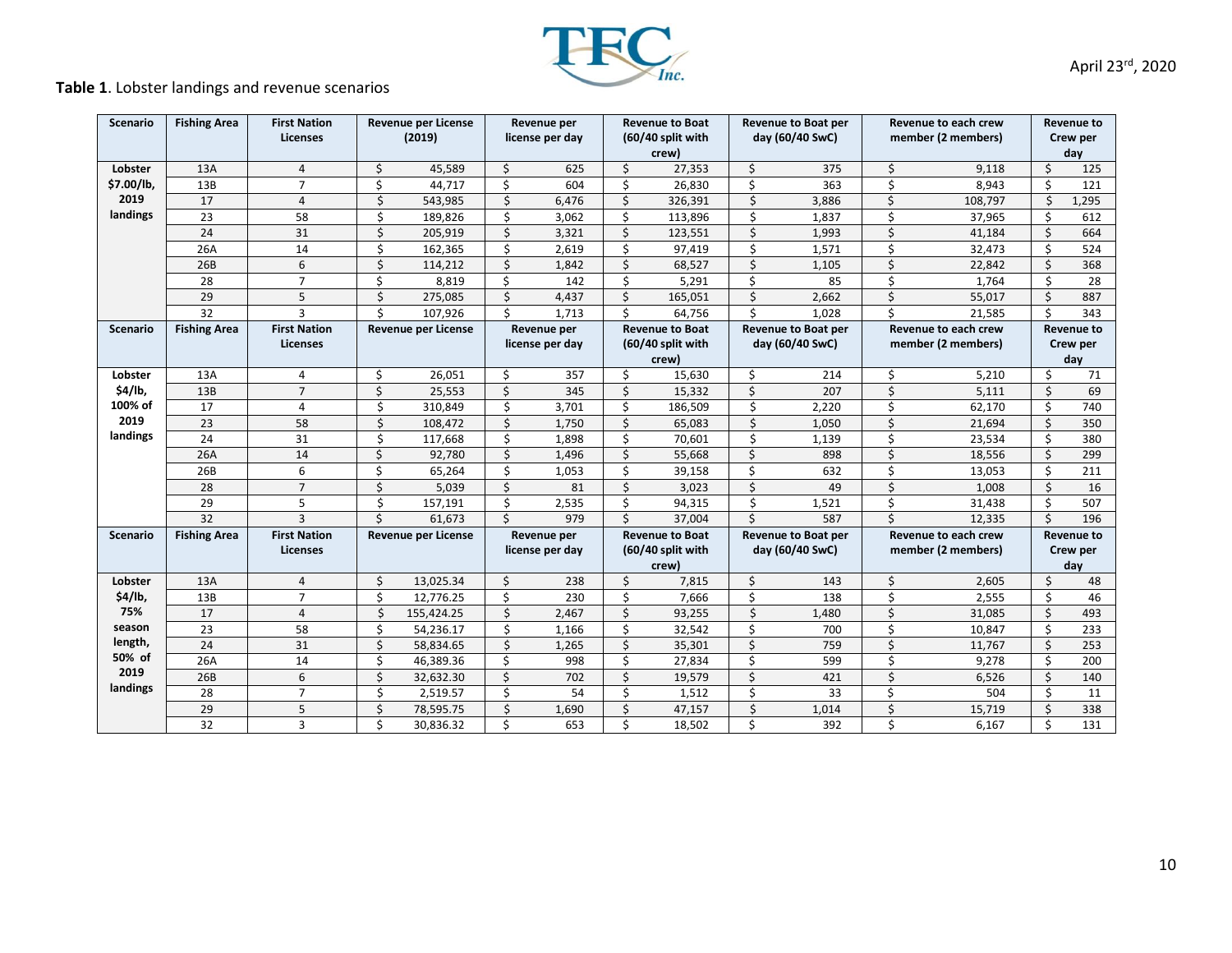

| <b>Scenario</b>        | <b>Fishing Area</b> | <b>Total Revenue</b> |            | <b>Total Boat Revenue</b> |                           | <b>Total Crew Revenue</b> |                           |                            |                            |                           |                           |                             |           |  |
|------------------------|---------------------|----------------------|------------|---------------------------|---------------------------|---------------------------|---------------------------|----------------------------|----------------------------|---------------------------|---------------------------|-----------------------------|-----------|--|
| Lobster                | 13A                 | Ś                    | 182,355    | Ś                         | 109,413                   | Ś                         | 72,942                    |                            |                            |                           |                           |                             |           |  |
| \$7.00/lb              | 13B                 | \$                   | 313,018    | Ś                         | 187,811                   | \$                        | 125,207                   |                            |                            |                           |                           |                             |           |  |
| 2019                   | 17                  | \$                   | 2,175,940  | \$                        | 1,305,564                 | Ś                         | 870,376                   |                            |                            |                           |                           |                             |           |  |
| landings               | 23                  | Ś.                   | 11,009,908 | \$                        | 6,605,945                 | Ś                         | 4,403,963                 |                            |                            |                           |                           |                             |           |  |
|                        | 24                  | \$                   | 6,383,489  | \$                        | 3,830,093                 | \$                        | 2,553,396                 | Table 1. cont.             |                            |                           |                           |                             |           |  |
|                        | 26A                 | \$                   | 2,273,110  | \$                        | 1,363,866                 | Ś                         | 909,244                   |                            |                            |                           |                           |                             |           |  |
|                        | 26B                 | \$                   | 685,272    | \$                        | 411,163                   | Ś                         | 274,109                   | <b>Intentionally Blank</b> |                            |                           |                           |                             |           |  |
|                        | 28                  | \$                   | 61,730     | Ś                         | 37,038                    | Ś                         | 24,692                    |                            |                            |                           |                           |                             |           |  |
|                        | 29                  | $\boldsymbol{\zeta}$ | 1,375,426  | Ś.                        | 825,255                   | Ś                         | 550,170                   |                            |                            |                           |                           |                             |           |  |
|                        | 32                  | \$                   | 323,778    | Ś.                        | 194,267                   | Ś                         | 129,511                   |                            |                            |                           |                           |                             |           |  |
|                        | <b>TOTALS</b>       | $\mathsf{s}$         | 24,784,024 |                           | 14,870,414.69             | Ś                         | 9,913,610                 |                            |                            |                           |                           |                             |           |  |
| <b>Scenario</b>        | <b>Fishing Area</b> | <b>Total Revenue</b> |            | <b>Total Boat Revenue</b> |                           | <b>Total Crew Revenue</b> |                           |                            | Lost Total Revenue vs 2019 |                           | Lost Boat Revenue vs 2019 | <b>Lost Crew Revenue vs</b> |           |  |
|                        |                     |                      |            |                           |                           |                           |                           |                            |                            |                           |                           | 2019                        |           |  |
| Lobster                | 13A                 | \$                   | 104,203    | Ś                         | 62,522                    | Ś.                        | 41,681                    | Ŝ.                         | 78,152                     | \$                        | 46,891                    | \$                          | 31,261    |  |
| \$4/lb 100%            | 13B                 | Ś                    | 178,868    | \$                        | 107,321                   | Ś                         | 71,547                    | Ś                          | 134,151                    | \$                        | 80,490                    | Ś                           | 53,660    |  |
| of 2019                | 17                  | $\frac{1}{2}$        | 1,243,394  | Ś                         | 746,036                   | Ś                         | 497,358                   | Ś                          | 932,546                    | \$                        | 559,527                   | Ś.                          | 373,018   |  |
| landings               | 23                  | \$                   | 6,291,376  | Ś.                        | 3,774,826                 | Ś.                        | 2,516,550                 | Ś                          | 4,718,532                  | Ś                         | 2,831,119                 | Ś.                          | 1,887,413 |  |
|                        | 24                  | Ś                    | 3,647,708  | \$                        | 2,188,625                 | Ś                         | 1,459,083                 | $\zeta$                    | 2,735,781                  | Ś                         | 1,641,469                 | Ś.                          | 1,094,312 |  |
|                        | 26A                 | \$                   | 1,298,920  | Ś.                        | 779,352                   | Ŝ.                        | 519,568                   | \$                         | 974,190                    | Ŝ.                        | 584,514                   | Ŝ.                          | 389,676   |  |
|                        | 26B                 | \$                   | 391,584    | \$                        | 234,950                   | \$                        | 156,634                   | Ś                          | 293,688                    | Ś.                        | 176,213                   | Ś.                          | 117,475   |  |
|                        | 28                  | \$                   | 35,274     | Ś                         | 21,164                    | \$                        | 14,110                    | Ś                          | 26,456                     | \$                        | 15,873                    | Ś.                          | 10,582    |  |
|                        | 29                  | \$                   | 785,957    | Ś.                        | 471,574                   | Ś                         | 314,383                   | Ś                          | 589,468                    | Ś                         | 353,681                   | Ś                           | 235,787   |  |
|                        | 32                  | Ś                    | 185,018    | Ś                         | 111,011                   | Ś                         | 74,007                    | \$                         | 138,760                    | Ś                         | 83,256                    | Ś                           | 55,504    |  |
|                        | <b>TOTALS</b>       | Ś                    | 14,162,302 | Ś.                        | 8,497,381                 | Ś                         | 5,664,921                 |                            | 10,621,723                 | Ś.                        | 6,373,034                 | $\mathsf{\hat{S}}$          | 4,248,689 |  |
| <b>Scenario</b>        | <b>Fishing Area</b> | <b>Total Revenue</b> |            |                           | <b>Total Boat Revenue</b> |                           | <b>Total Crew Revenue</b> |                            | Lost Total Revenue vs 2019 | Lost Boat Revenue vs 2019 |                           | <b>Lost Crew Revenue vs</b> |           |  |
|                        |                     |                      |            |                           |                           |                           |                           |                            |                            |                           |                           |                             | 2019      |  |
| Lobster                | 13A                 | \$                   | 52,101     | \$                        | 31,261                    | \$                        | 20,841                    | \$                         | 130,253                    | \$                        | 78,152                    | \$                          | 52,101    |  |
| \$4/lb, 75%            | 13B                 | \$                   | 89,434     | Ś                         | 53,660                    | \$                        | 35,774                    | \$                         | 223,584                    | Ś                         | 134,151                   | Ś                           | 89,434    |  |
| season                 | 17                  | Ś                    | 621,697    | Ś                         | 373,018                   | \$                        | 248,679                   | Ś                          | 1,554,243                  | Ś                         | 932,546                   | Ś                           | 621,697   |  |
| length, 50%<br>of 2019 | 23                  | \$                   | 3,145,698  | Ś                         | 1,887,419                 | \$                        | 1,258,279                 | Ś                          | 7,864,210                  | Ś                         | 4,718,526                 | Ś                           | 3,145,684 |  |
| landings               | 24                  | \$                   | 1,823,874  | Ś.                        | 1,094,324                 | Ś                         | 729,550                   | \$                         | 4,559,615                  | Ś                         | 2,735,769                 | \$                          | 1,823,846 |  |
|                        | 26A                 | Ś                    | 649,451    | Ś                         | 389,671                   | Ś                         | 259,780                   | Ś.                         | 1,623,659                  | Ś                         | 974,195                   | Ś                           | 649,464   |  |
|                        | 26B                 | \$                   | 195,794    | Ś                         | 117,476                   | Ś.                        | 78,318                    | \$                         | 489,478                    | Ś                         | 293,687                   | Ś                           | 195,791   |  |
|                        | 28                  | \$                   | 17,637     | Ś.                        | 10,582                    | Ś.                        | 7,055                     | Ś.                         | 44,093                     | Ś                         | 26,456                    | Ś                           | 17,637    |  |
|                        | 29                  | \$                   | 392,979    | \$                        | 235,787                   | Ś                         | 157,191                   | \$                         | 982,447                    | Ś                         | 589,468                   | Ś                           | 392,979   |  |
|                        | 32                  | \$                   | 92,509     | Ś                         | 55,505                    | Ś                         | 37,004                    | Ś                          | 231,269                    | $\zeta$                   | 138,761                   | Ś.                          | 92,508    |  |
|                        | <b>TOTALS</b>       | $\mathsf{s}$         | 7,081,174  | \$                        | 4,248,704                 | \$                        | 2,832,469                 | \$                         | 17,702,851                 | Ś                         | 10,621,710                | $\mathsf{\hat{S}}$          | 7,081,140 |  |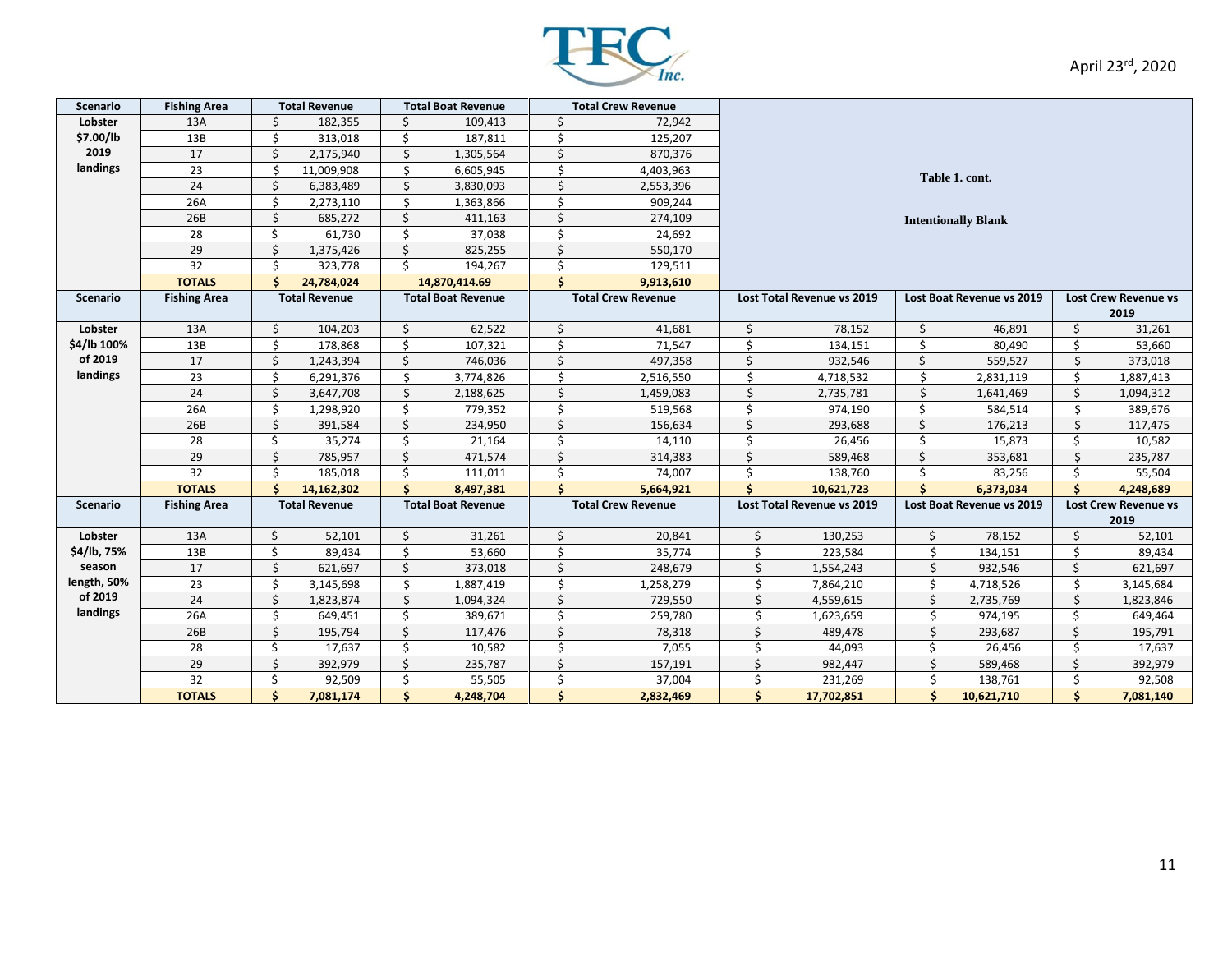

Shore price for lobster has severely declined compared to 2019 levels, and snow crab price is expected to decline as well. Lobster shore prices are hovering in the \$4.00/lb range. Based on the tables above, a scenario in which prices in 2020 hold at \$4.00/lb (CAD) and landings remain at 2019 levels would result in a loss of revenue of \$10.6 million (CAD) for First Nation groups relative to 2019. If seasons are reduced in length by 25%, landings are 50% of 2019 levels (due to buyer restrictions), and price remains at \$4.00/lb (CAD) a loss of \$17.7 million (CAD) relative to 2019 would occur for First Nation groups in 2020.

The figure below illustrates the potential loss in revenue for First Nation owned licenses in LFAs 24, 26A and 26B from market forces and as a result of the season being shortened by two weeks. The 2020 scenario assumes 25% reduction in landings due to season shortage and \$4.00/lb (CAD) shore price. In this scenario, a loss of over \$5.3 million CAD would occur compared to 2019 revenues.



**Figure 1.** Revenue scenarios for delayed Gulf lobster fishing areas.

The figure on the following illustrates 2019 revenues and two potential scenarios for 2020 for all Spring fisheries that open in April. The first scenario assumes 100% of 2019 landings at \$4.00/lb (CAD), while the second assumes 50% of 2019 landings at \$4.00/lb (CAD). The first scenario would result in a \$10 million (CAD) loss compared to 2019, while the second would result in a \$17.7 million CAD loss compared to 2019.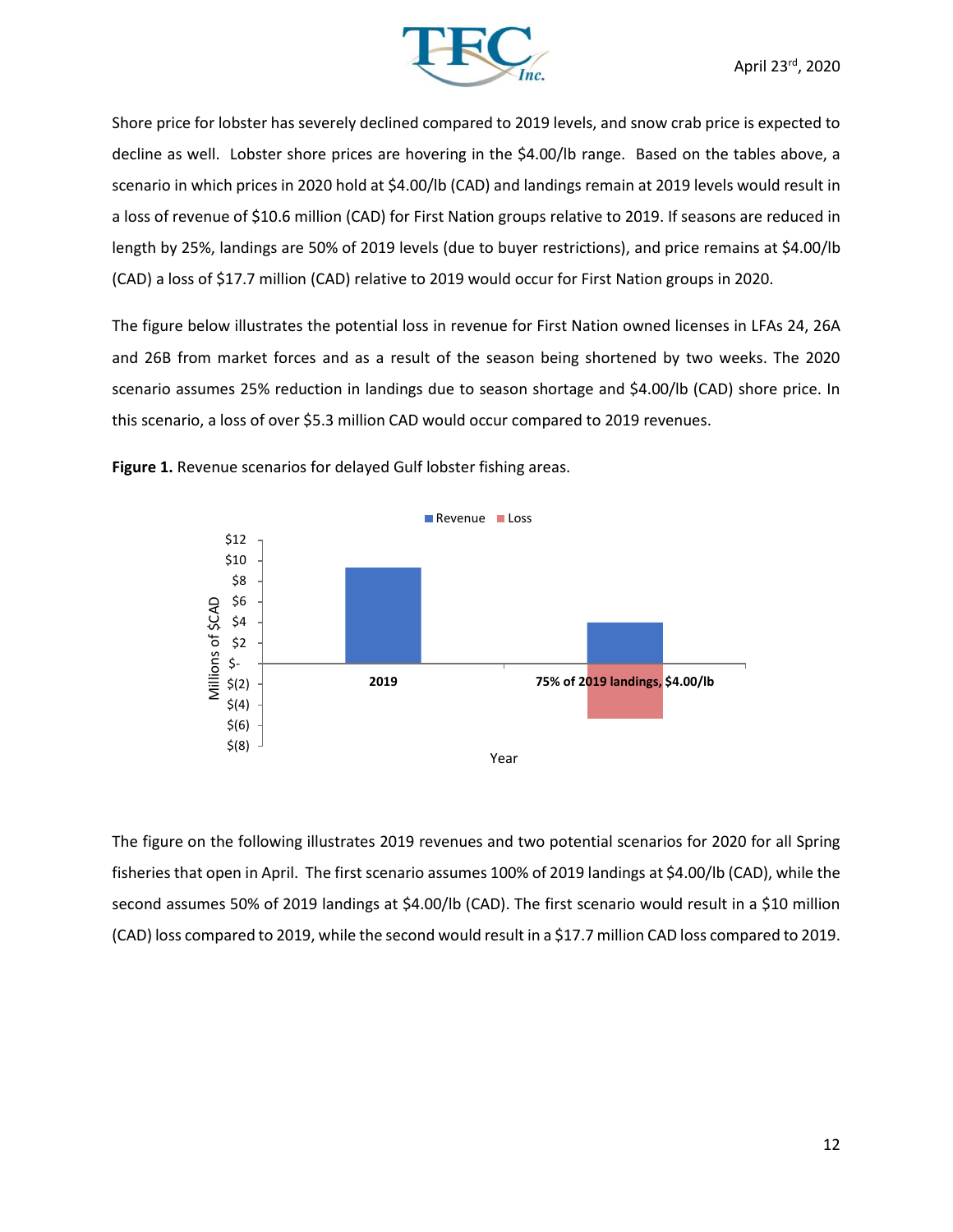

**Figure 2.** Revenue scenarios for lobster fishing areas that open in April.



Recent information suggests snow crab is selling for \$3.50-4.00/lb (CAD), a more than 20% decrease from 2019 levels. As the seasons are just beginning, further increases in supply could drive prices further down. The current level of retail demand for snow crab is not yet well established.

The collapse in demand for lobster, and potentially weak demand for snow crab, has both harvesters and processors worried. Prices have dropped precipitously for both species. Companies that are vertically integrated have the advantage of being able to spread expenses out. Individual harvesters or processors bear the full brunt of the revenue declines. Careful watch must be given to the state of the lobster and crab markets over the next several weeks as the spring and summer fishery seasons ramp up.

## **Federal Aid Packages**

The Federal Government of Canada announced a \$306 million relief package which will be disbursed by the National Aboriginal Capital Corporations Association. This relief package will take the form of an interest-free loan that in some cases may have non-repayable contributions. To qualify for the loans through Aboriginal Financial Institutions (AFIs), applicants must not have applied for the Business Credit Availability Program (BCAP) which is available to all Canadians. However, Indigenous businesses may still apply to the Emergency Wage Subsidy (EWS) which subsidizes up to 75% of salaries for qualifying businesses (businesses which have lost 30% of their revenue due to COVID-19) in conjunction with loans through the AFIs. The EWS is a 12-week program. Additionally, the Canada Revenue Agency implemented the 10% Temporary Wage Subsidy for Employers, which allows eligible employers to reduce the amount of payroll deductions required to be remitted to the CRA.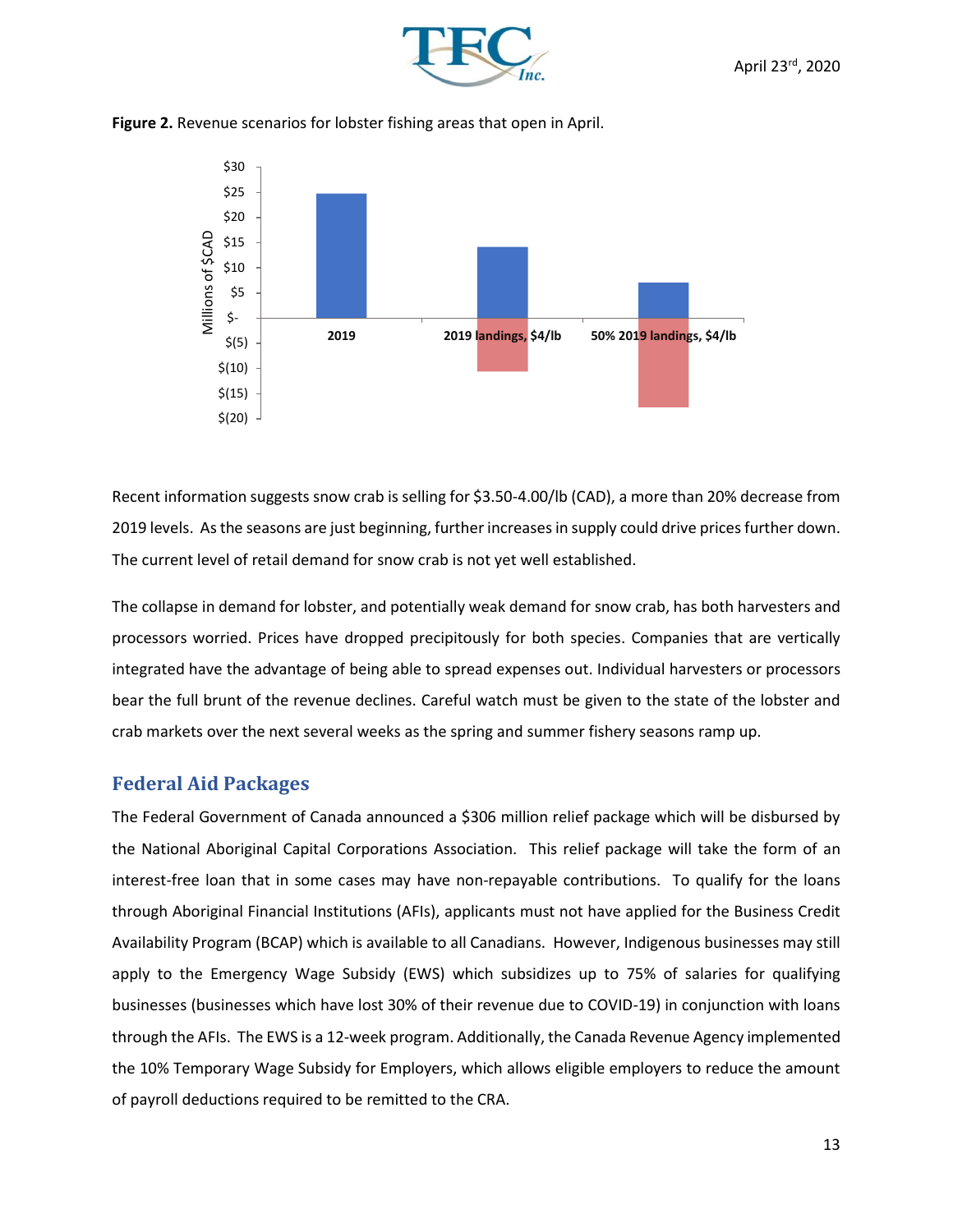

The AFI Indigenous loan program is specifically designed to address immediate liquidity needs. A simple business viability assessment is the pre-requisite for the loan program. The maximum loan amounts have not yet been determined at this time. The non-repayable option is available to Indigenous businesses that were thriving and viable prior to the pandemic but have since encountered great difficulty. This application process is more rigorous and requires the AFI to assess the impact of the pandemic on the business on a case-by-case basis. The AFI will also assess any other support the business has received. This program will roll out more slowly and businesses are encouraged to first apply for a working capital loan to address immediate cash needs. Further information regarding these aid programs will be available in the coming days and weeks.

Additionally, the Federal Government recently announced and implemented the Indigenous Community Support Fund. This fund exists to help Indigenous communities prevent, prepare and respond to COVID-19. It is primarily oriented to mitigating health impacts of the disease. There is no deadline for application for communities, however the deadline for proposals for urban or off-site organizations has passed.

The Federal Government of Canada has enacted measures to assist citizens of Canada that have had employment terminated due to the pandemic. The Canada Emergency Response Benefit (CERB) provides \$500 per week for up to 16 weeks for affected individuals. As of April 15, individuals are allowed to earn \$1,000 per month while collecting the CERB. The Government has also proposed a one-time special payment for early May 2020 through the Goods and Services Tax credit that will provide, on average, \$400 dollars to low and modest-income individuals.

Farm Credit Canada has received an additional \$5 billion in funding to respond to COVID-19. Farm Credit Canada offers loans to agri-food businesses including aquaculturists and seafood processors, but not fish harvesters. Farm Credit is providing support of \$1,500 for each temporary foreign worker to ensure workers can isolate for 14 days without accruing cost to their employers. The Business Credit Availability Program allows for small and medium-sized enterprises to acquire guaranteed loans, with options for partial forgiveness if paid within a set time period.